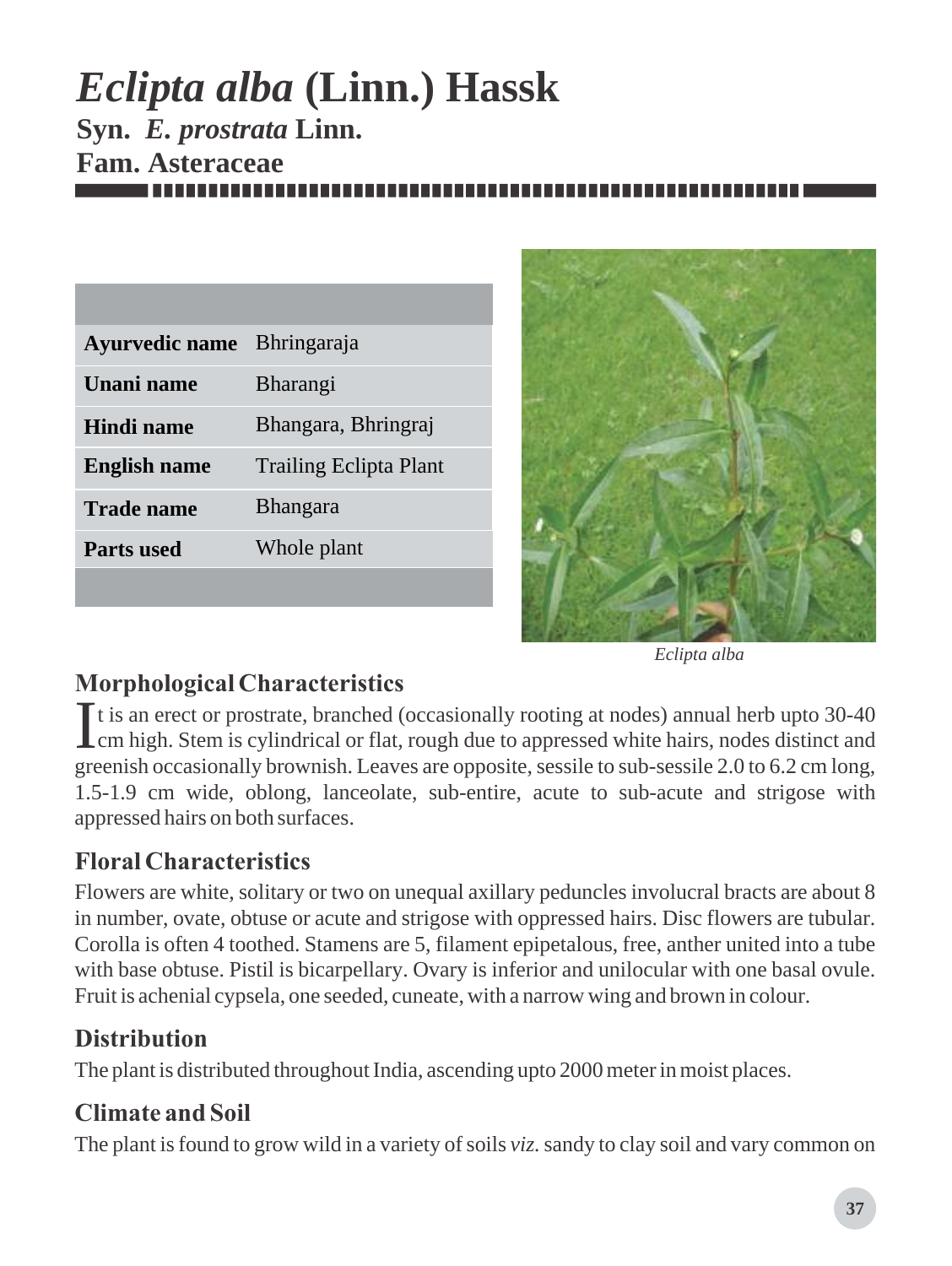damp wastelands, low waterlogged areas, roadsides, paddy and other crop fields, preferably in warm climate.

## *Propagation Material*

Seed and stem cuttings.

# *<sup>12</sup> Agro-technique*

#### *Nursery Technique*

**Raising Propagules:** Propagules could be raised both from seed as well as stem cuttings. Seed is preferred for raising plantation. Seed germination is 75-85% when freshly collected mature seeds are sown in a well prepared nursery. The best time is February–March or rainy season. Seedling can be transplanted in April-May or August under the climatic conditions of North Eastern India, where rainfall is well distributed. Any delay in



Flower of *Eclipta alba*

transplanting results in poor vegetative growth that can lower yield of biomass significantly.

**Propagule Rate and Pretreatment:** 450-500 gm seeds or 25,000 propagules plus 10% for gap filling are required for one hectare. No pre-treatment of seed is necessary.

## *Planting in the Field*

- **Land Preparation and Fertilizer Application:** The soil should be ploughed and cross ploughed to a fine tilth. The field should be well prepared and made weed-free before transplanting. NPK @ of 30:40:20 kg/ha and FYM @ 15 t/ha should be applied as basal dose during land preparation.
- **Transplanting and Optimum Spacing:** Best time of transplanting of propagules is April-May in the climatic condition in North Eastern India. However, it can be planted in August, where nursery is established in rainy seasons. The optimum spacing is 20X20 cm.
- Intercropping System: It is a mono-crop.
- **Intercultural and Maintenance Practices:** *Eclipta alba* is 3 months crop. 1<sup>st</sup> intercultural operation with 20 kg nitrogen after 20-30 days of transplanting, while  $2^{nd}$ intercultural operation with 10 kg nitrogen @ 50 days after transplanting may be adopted for optimum crop growth and yield of biomass.

*<sup>12</sup> Agro-technique study carried out by North East Institute of Science Technology (NEIST) Jorhat, Branch Itanagar, Arunachal Pradesh.*